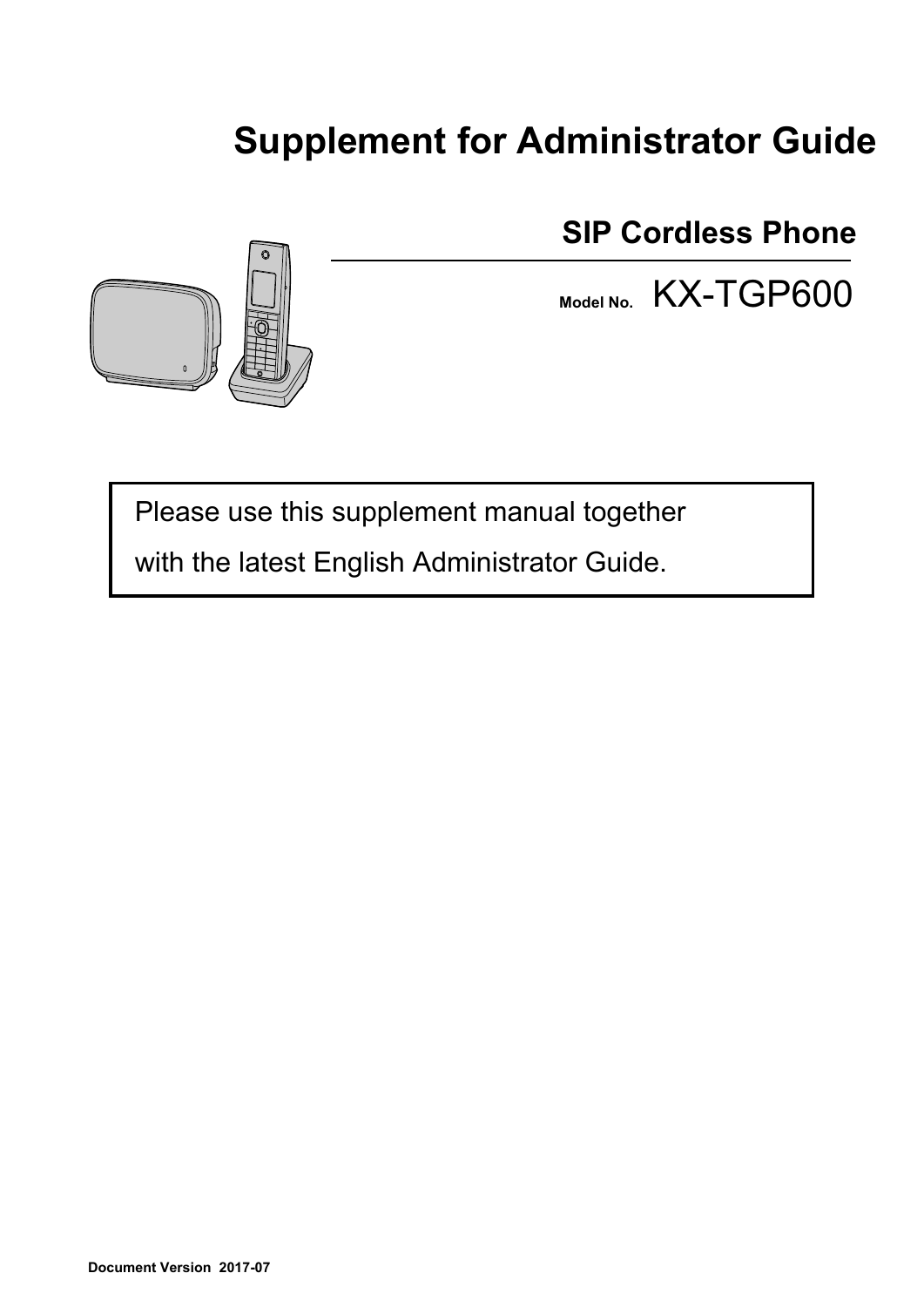# KX‐TGP600 Software File Version 06.000 or later

# 1. Add the settings

### 1.1 Add the WEB settings

### (1) 4.5.1 SIP Settings

### 4.5.1.3 Advanced

### TLS Port Random

| Description                  | Selects whether to assign a source port number randomly (ephemeral port) or to use a static<br>source port number when using SIP-TLS.<br>Note<br>This parameter applies to all lines that use SIP-TLS.<br>. UDP/TCP ports are completely unaffected by this parameter. |
|------------------------------|------------------------------------------------------------------------------------------------------------------------------------------------------------------------------------------------------------------------------------------------------------------------|
| Value Range                  | $\cdot$ Yes (Assign a source port number randomly)<br>. No (Use a static source port number (Refer to SIP_SRC_PORT_n))                                                                                                                                                 |
| Default Value                | Yes                                                                                                                                                                                                                                                                    |
| Configuration File Reference | ISIP TLS RANDOM PORT                                                                                                                                                                                                                                                   |

### UDP Port Random

| Description                  | Selects whether to assign a source port number randomly (ephemeral port) or to use a static<br>source port number when using UDP.<br>Note<br>This parameter applies to all lines that use UDP. |
|------------------------------|------------------------------------------------------------------------------------------------------------------------------------------------------------------------------------------------|
| Value Range                  | • Yes (Assign a source port number randomly<br>•No: (Use a static source port number (Refer to SIP SRC PORT n))                                                                                |
| Default Value                | No                                                                                                                                                                                             |
| Configuration File Reference | ISIP UDP RANDOM PORT                                                                                                                                                                           |

# 1.2 Add the configuration parameters

### (1) 5.3.3 Basic Network Settings

### NW\_TEST\_COUNT

| <b>Value Format</b> | <b>INTEGER</b>                                       |
|---------------------|------------------------------------------------------|
| Description         | Specifies the number trials for a PING network test. |
| <b>Value Range</b>  | $1 - 16$                                             |
| Default Value       | 4                                                    |

### NW\_TEST\_TIMER

| <b>Value Format</b> | <b>BOOLEAN</b>                                                             |
|---------------------|----------------------------------------------------------------------------|
| Description         | Specifies the length of time, in seconds, for a PING network test timeout. |
| <b>Value Range</b>  | $1 - 10$                                                                   |
| Default Value       | 5                                                                          |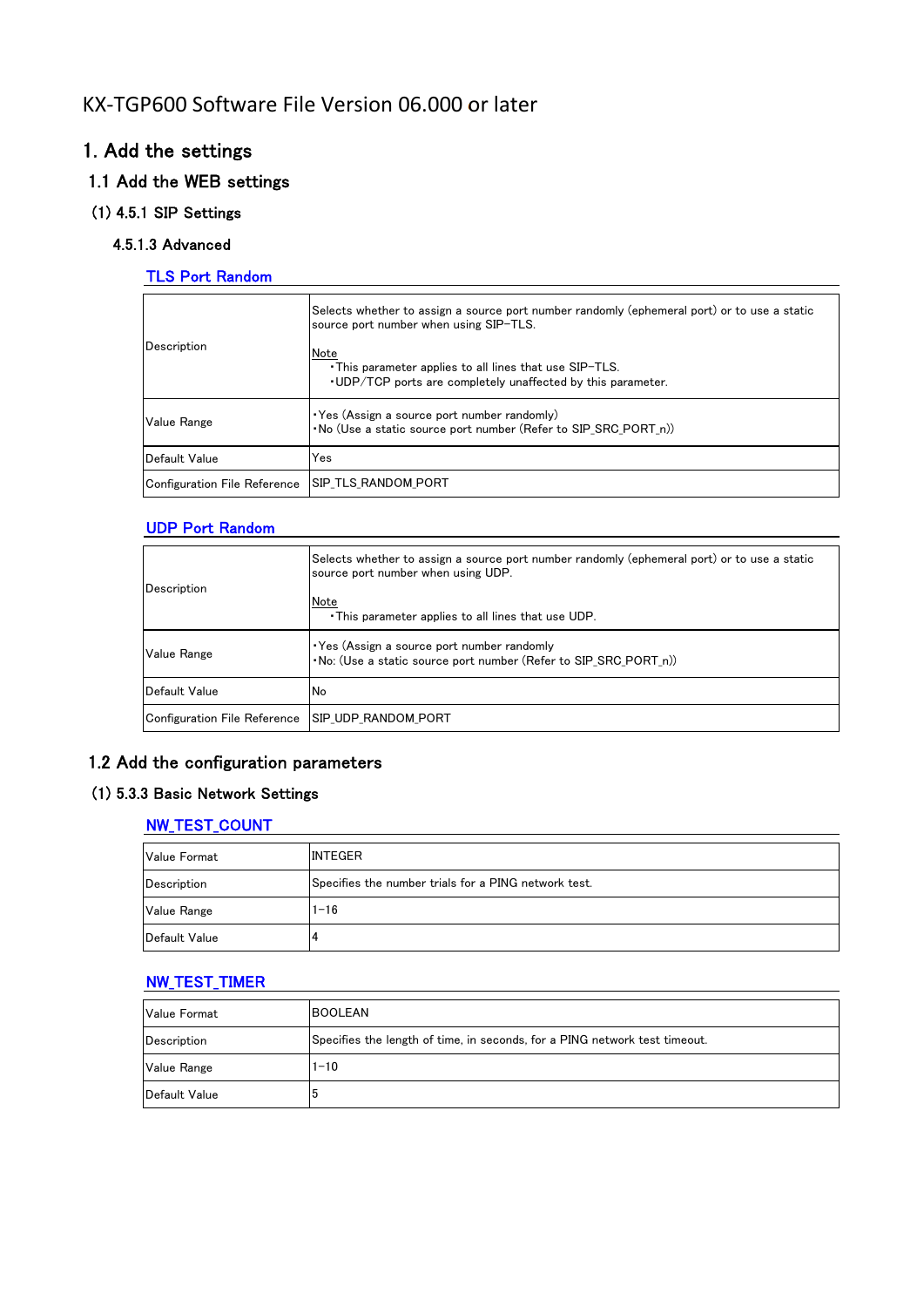### (2) 5.3.12 XSI Settings

## XSI\_ACTION\_URL

| Value Format       | ISTRING.                                |
|--------------------|-----------------------------------------|
| Description        | Specifies a part of the XSI-Action URL. |
| <b>Value Range</b> | Max. 256 characters                     |
| Default Value      | lcom.broadsoft.xsi-actions/v2.0/user    |

### (3) 5.3.22 SIP Settings

# ENH\_FOVR\_RESPONSE\_CODE

| <b>Value Format</b> | <b>STRING</b>                                                                                                  |
|---------------------|----------------------------------------------------------------------------------------------------------------|
| Description         | Specifies the error code for failover.                                                                         |
|                     | Note<br>The available error codes are: 403, 404, 406, 408, 480, 488, 500, 502, 503, 504, 600, 603, 604,<br>606 |
|                     | Example: ENH_FOVR_RESPONSE_CODE="408,603"                                                                      |
| <b>Value Range</b>  | Max. 256 characters                                                                                            |
| Default Value       | <b>Empty string</b>                                                                                            |

### ENH\_FOVR\_REGISTER\_ENABLE\_n

| Parameter Name Example | IENH FOVR REGISTER ENABLE 1.<br>ENH FOVR REGISTER ENABLE 2<br><b>ENH FOVR REGISTER ENABLE 8</b>                                   |
|------------------------|-----------------------------------------------------------------------------------------------------------------------------------|
| <b>Value Format</b>    | <b>BOOLEAN</b>                                                                                                                    |
| Description            | Specifies whether to enable failover when the response to a REGISTER request is the error code<br>set for ENH FOVR RESPONSE CODE. |
| <b>Value Range</b>     | Y: Enable<br>N: Disable                                                                                                           |
| Default Value          |                                                                                                                                   |

### ENH\_FOVR\_INVITE\_ENABLE\_n

| Parameter Name Example | ENH FOVR INVITE ENABLE 1.<br>ENH FOVR INVITE ENABLE 2<br><b>ENH FOVR INVITE ENABLE 8</b>                                          |
|------------------------|-----------------------------------------------------------------------------------------------------------------------------------|
| <b>Value Format</b>    | <b>BOOLEAN</b>                                                                                                                    |
| Description            | Specifies whether to enable failover when the response to an INVITE request is the error code<br>lset for ENH FOVR RESPONSE CODE. |
| <b>Value Range</b>     | Y: Enable<br>N: Disable                                                                                                           |
| Default Value          | v                                                                                                                                 |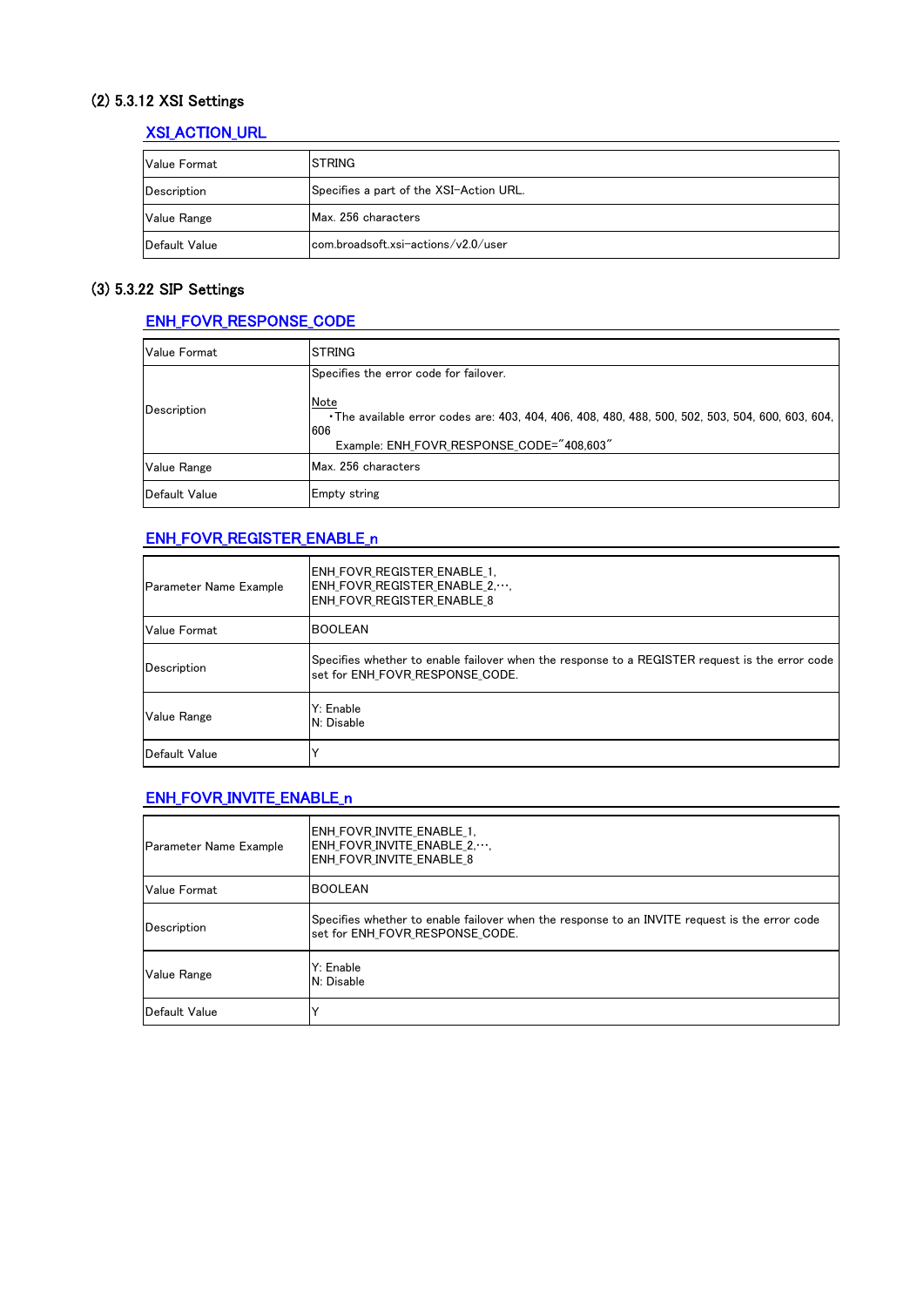### ENH\_FOVR\_SUBSCRIBE\_ENABLE\_n

| Parameter Name Example | ENH FOVR SUBSCRIBE ENABLE 1.<br>ENH FOVR SUBSCRIBE ENABLE 2<br>IENH FOVR SUBSCRIBE ENABLE 8                                        |
|------------------------|------------------------------------------------------------------------------------------------------------------------------------|
| Value Format           | <b>BOOLEAN</b>                                                                                                                     |
| Description            | Specifies whether to enable failover when the response to a SUBSCRIBE request is the error<br>code set for ENH FOVR RESPONSE CODE. |
| Value Range            | Y: Enable<br>N: Disable                                                                                                            |
| Default Value          | Υ                                                                                                                                  |

### ENH\_FOVR\_BYE\_ENABLE\_n

| <b>Parameter Name Example</b> | ENH FOVR BYE ENABLE 1.<br>ENH FOVR BYE ENABLE 2<br><b>ENH FOVR BYE ENABLE 8</b>                                              |
|-------------------------------|------------------------------------------------------------------------------------------------------------------------------|
| Value Format                  | <b>BOOLEAN</b>                                                                                                               |
| Description                   | Specifies whether to enable failover when the response to a BYE request is the error code set<br>for ENH FOVR RESPONSE CODE. |
| <b>Value Range</b>            | Y: Enable<br>N: Disable                                                                                                      |
| Default Value                 |                                                                                                                              |

# SUBSCRIBE\_403\_REGSEND\_ENABLE\_n

| Parameter Name Example | SUBSCRIBE 403 REGSEND ENABLE 1.<br>SUBSCRIBE 403 REGSEND ENABLE 2,<br>SUBSCRIBE 403 REGSEND ENABLE 8           |
|------------------------|----------------------------------------------------------------------------------------------------------------|
| Value Format           | <b>BOOLEAN</b>                                                                                                 |
| Description            | Specifies whether to send a REGISTER request when "403" is received as the response to a<br>SUBSCRIBE request. |
| <b>Value Range</b>     | Y: Send<br>IN: Do not send                                                                                     |
| Default Value          | N                                                                                                              |

### SIP\_UDP\_RANDOM\_PORT

| <b>Value Format</b>                          | IBOOLEAN                                                                                                                            |
|----------------------------------------------|-------------------------------------------------------------------------------------------------------------------------------------|
| Description                                  | Specifies whether to assign a source port number randomly (ephemeral port) or to use a static<br>source port number when using UDP. |
|                                              | Note<br>• This parameter applies to all lines that use UDP.                                                                         |
| Value Range                                  | Y: Assign a source port number randomly<br>N: Use a static source port number (Refer to SIP SRC PORT n)                             |
| Default Value                                | ΙN                                                                                                                                  |
| Web User Interface Reference UDP Port Random |                                                                                                                                     |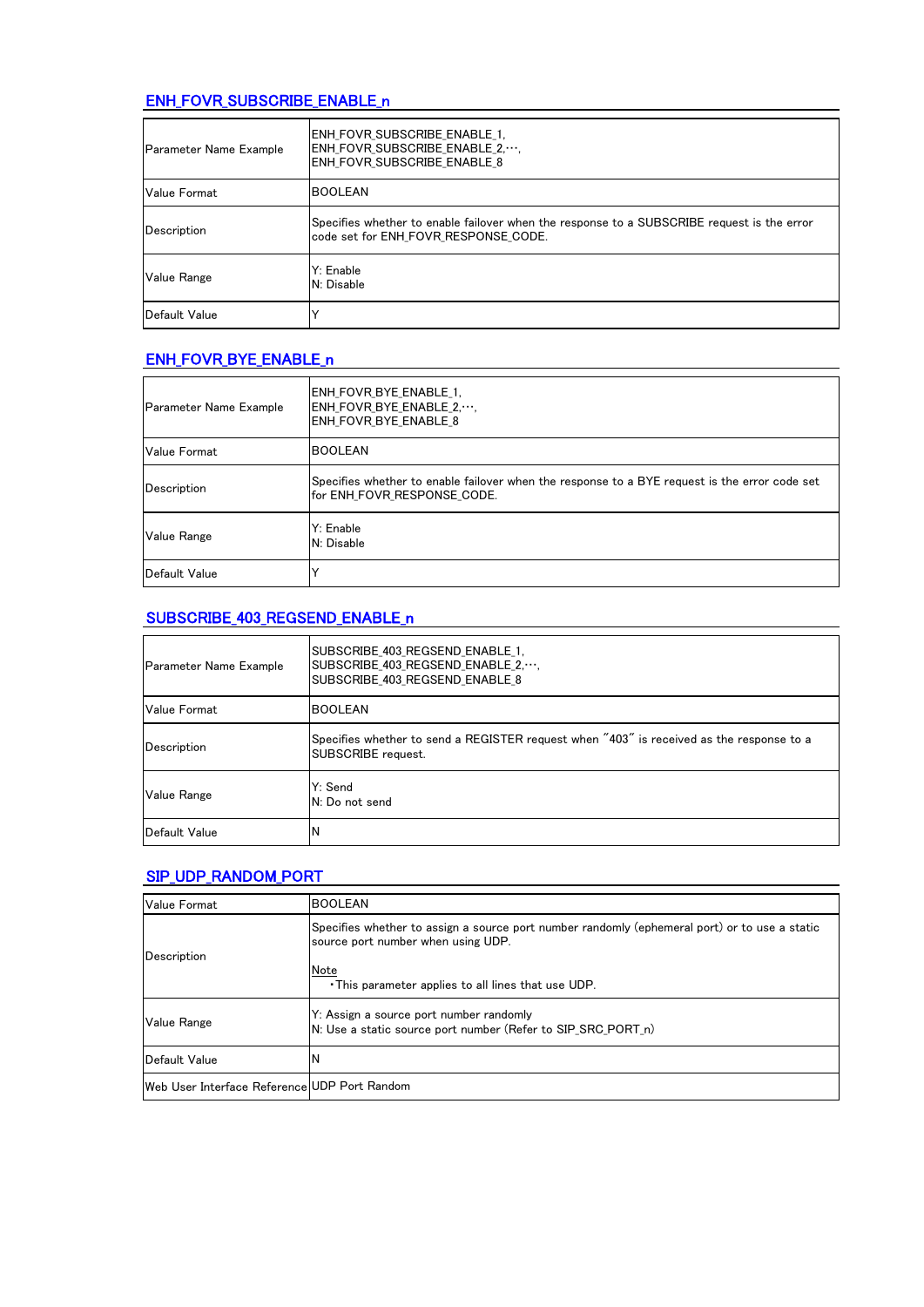# (4) 5.3.33 Logging Settings

## SYSLOG\_TRANSPORT

| Value Format  | <b>INTEGER</b>                     |
|---------------|------------------------------------|
| Description   | Specifies the protocol for syslog. |
| Value Range   | 0: UDP<br>1: TLS                   |
| Default Value | ıо                                 |

### SYSLOG\_TLS\_VERIFY

| <b>Value Format</b> | <b>INTEGER</b>                                                                        |  |
|---------------------|---------------------------------------------------------------------------------------|--|
| Description         | Specifies whether to verify the TLS certificate when "SYSLOG_TRANSPORT" is set to "1" |  |
| <b>Value Range</b>  | 0: Do not verify<br>1: Verify                                                         |  |
| Default Value       | 10                                                                                    |  |

### SYSLOG\_ROOT\_CERT\_PATH

| <b>Value Format</b> | <b>ISTRING</b>                                                                               |  |
|---------------------|----------------------------------------------------------------------------------------------|--|
| Description         | Specifies the URL where the root certificate is stored for authenticating the syslog server. |  |
| <b>Value Range</b>  | Max. 384 characters                                                                          |  |
| Default Value       | Empty string                                                                                 |  |

### SYSLOG\_CLIENT\_CERT\_PATH

| <b>Value Format</b> | <b>ISTRING</b>                                                                                 |  |
|---------------------|------------------------------------------------------------------------------------------------|--|
| Description         | Specifies the URL where the client certificate is stored for authenticating the syslog client. |  |
| <b>Value Range</b>  | Max. 384 characters                                                                            |  |
| Default Value       | <b>Empty string</b>                                                                            |  |

### SYSLOG\_PKEY\_PATH

| <b>Value Format</b> | <b>ISTRING</b>                                                                          |
|---------------------|-----------------------------------------------------------------------------------------|
| Description         | Specifies the URL where the private key is stored for authenticating the syslog client. |
| <b>Value Range</b>  | Max. 384 characters                                                                     |
| Default Value       | Empty string                                                                            |

# DECT\_MONITORING\_CYCLIC\_INTVL

| <b>Value Format</b> | <b>INTEGER</b>                                                      |  |
|---------------------|---------------------------------------------------------------------|--|
| Description         | Specifies the interval, in minutes, for monitoring the DECT status. |  |
| <b>Value Range</b>  | $ 0, 30 - 720$<br>$(0.$ Disable $)$                                 |  |
| Default Value       | 10                                                                  |  |